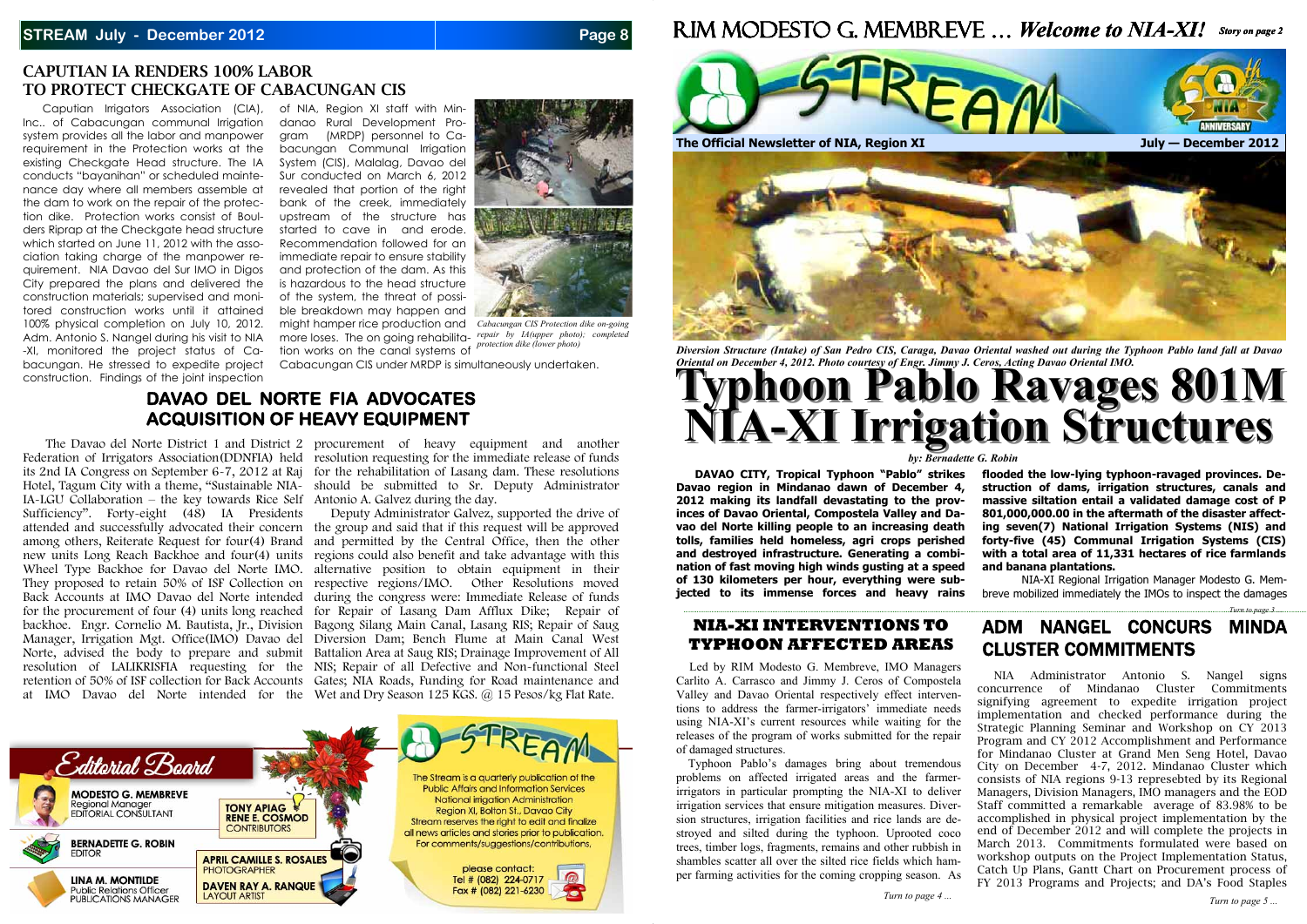#### **STREAM July - December 2012 Page 2 Page 2**

#### RIM MODESTO G. MEMBREVE … *Welcome to NIA-XI! …* from Page 1

#### **by: Lina M. Montilde, PRO, NIA-XI**

 Engr. Modesto G. Membreve assumes his post as NIA-XI Regional Irrigation Manager (RIM) effective October 16, 2012 vice outgoing RIM Julius S. Maquiling who takes on the position of Area Manager for Mindanao under the Project Inspectorate and Advisory Group (PIAG) by virtue of the memorandum reshuffling of RIMs issued by the NIA Modesto.g. MEMBREVE

 The Public Relations Officer (PRO) Lina M. Montilde along with the programmer, Xerxes Abellano of NIA Region XI attended a ten-day on Video and Audio Production seminar– workshop at Camp John Paul Sta. Rita, Masinloc, Zambales. It was participated by forty (40) participants nationwide which was conducted by the Public Affairs and Information Staff of NIA Central Office, EDSA, Quezon City. Expert speakers led by Regional Director Robert Mendoza Baldago of Philippine Information

top management. NIA-XI regional

office staff led by RIM Maquiling welcomed RIM Membreve during the flag raising ceremonies on October 15, 2012 at the NIA-XI compound, Davao City. Born on February 12, 1954 in Buenavista, Bohol and among the brood of parents, Melchor and Lanciana, RIM Modesto Guisado Membreve, from childhood, has grown to have an inherent intellect that at an early school age, he has garnered academic excellence and consistently an honor student until he completed his studies and turned to be a registered Civil Engineer. He later on built and nur-

<mark>breve advanced his ca-</mark> NIA-XI staff have afforded him during his short stay in <mark>reer both as a Civil Engi-</mark> the region. He believed that the spiritual dedication he <mark>neer and a public ser-</mark> has inculcated with the NIA works shall live on. Deputy RIM Modesto G. Membreve accepts the key ranks, he became Re- that situations as reshuffling leadership from time to of responsibility from outgoing RIM Julius gional Irrigation Man-time are norms in irrigation service. Some accept the S. Maquiling during the turn-over ceremony ager for Region 7, Tagbi- positions as promotion to other places and others stay.<br>held an Ostabary 22, 2012 at NLA XL as gional office, Davao City in the presence of laran City, Bohol; reas- It is the task and functions to be performed that count. Senior Deputy Adm. Antonio A. Galvez signed as RIM to NIA-13 The persons appointed to the positions wherever they in 2011, Caraga Region are assigned are expected to perform the tasks. As <mark>and recently, as RIM of</mark> such, the tasks for irrigation remain despite the fre-Caraga Region and vowed to put his best efforts in upholding viability of NIA-XI. Turning over the tasks, RIM Maquiling conveyed his gratitude for the support that Senior Adm. Galvez in his inspirational speech stressed quent reshuffling or reassignment of personnel.

tured a family of five (5) children with wife, Evelyn. Working in a stint of 35 years with the National Irrigation Administration (NIA), RIM Memvant. Rising from the NIA-XI in Davao City.



Board as recommended by the NIA *Regional Irrigation Manager*

A formal ceremony with Senior Deputy Antonio A. Galvez representing Adm. Antonio S. Nangel was held on October 22, 2012, at the NIA-XI Covered Court,Davao City. RIM Membreve accepted the key of responsibility to take on the management of NIA-XI from RIM Maquiling. The ceremonial turn-over program was attended and witnessed by the officers and members of the Association of Regional Directors and Operations Managers (ARDOMA), IMOs Managers and Section Chiefs of the Davao region and the Region XI Confederation of IAs (RCIA-XI). RIM Membreve shared his management experience and strategies in NIA-13

Badagoy Irrigation Association (BIA) of Davao del Sur allocated P 134,483.10 from their IA funds for the BADAGOY IA OPLAN TABANG which they created to extend assistance to Compostela Valley fellow irrigators and other victims. Mobilizing the team of Oplan Tabang, the BIA board of directors, employees and district members procured logistics as purchasing the grocery items and collected clothings from the BIA members and in their irrigation community. Repacking activities and loading of packages were held participated in by BIA officers





*held on Octoberr 22, 2012 at NIA-XI re-(inner right) and Adm. Robert C. Suguitan, Deputy Adm. For Engineering and Operations (inner left).* 



*A prosperity pose of ARDOMA members, NIACO and NIA-XI Managers with Sr. Deputy Adm. Antonio A. Galvez and Deputy Adm. for Engineering & Operations Robert C. Suguitan. Taken at NIA-XI Regional Office, Davao City during turn-over ceremony on Oct. 22, 2012.* 

#### **NIA-XI STAFF ATTENDS SEMINAR-WORKSHOP ON VIDEOGRAPHY**

 Agency (PIA), Region 3 facilitated the whole duration of the seminar-workshop. Hands-on activities on videography using the Sony Vegas software was applied in throughout the training from September 25 to October 3, 2012.The activity was very exciting since the major output of the whole duration is a production of a one (1) minute teaser of each region. NIA-XI conceptualized the presentation of the teaser reflecting the real image of NIA-XI. After a series of brainstorming and critiquing, the final NIA-XI teaser was finally produced using the caption "NIA-XI LEADS THE WAY".

Both the Davao del Sur IMO and the Irrigators Associations raised funds and food items for the Relief Operations that they jointly conducted. On December 27, 2012, the NIA Staff delivered clothings and food stuff in relief packs at Compostela Valley IMO where they set up the distribution point. Readily packs of assorted goods were given to 529 affected families who hailed from Compostela Poblacion based on the listing provided by the DSWD. Other goods they brought and the clothing were repacked and distributed. After the distribution, the team took time in visiting the sites damaged by typhoon Pablo before they finally completed their emergency response tasks.







and members.The team conducted the meeting to discuss the itinerary and mechanics of relief operations.

 In the early hours of dawn on December 14, 2012, the Oplan Tabang Team started off the travel from Magsaysay, Davao del Sur to Compostela Valley IMO on board the truckloads of relief goods and upon arrival made the proper coordination before the actual tasks. Distribution points were established that hastened delivery of relief packs to a total of 1,113 families. After the Oplan Tabang, the group visited the remnants of typhoon Pablo and the blues surrounding the place at Barangay Andap. It was already dark when they got home.



### **Badagoy IA's Oplan Tabang**

#### **Davao Oriental IMO**



# **Davao del Sur IMO**

NIA Employees, NIAEASP and some IAs of Davao Oriental IMO gathered strength and generate resources to conduct Relief Operations to their fellow affected Davaoeños at the East Coast - Baganga and Cateel, Davao Oriental. They were able to raise P 108,500.00 with the IAs contributing rice noodles and sardines. Purchased and repacked the goods, the team made everything ready for the relief trip. Amidst the heavy downpours, traveled and pursued relief distribution on December 18-19, 2012. They delivered relief to 400 families.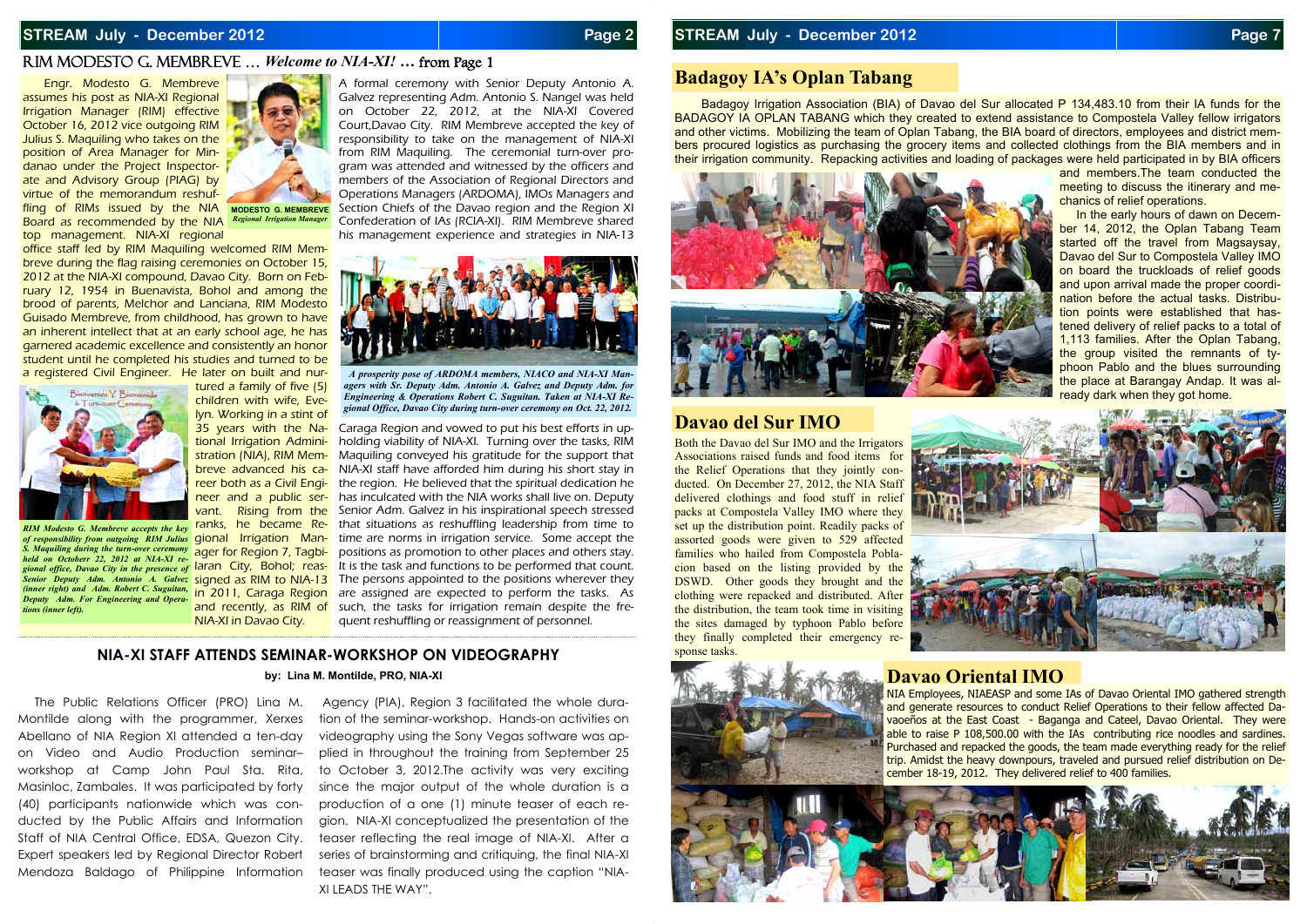ing NIA-XI employees to donate to Davao Oriental were superin cash and in kind is organized vised by Aida Jaron, Accountby the NIA-XI Regional Office to ing Processor A while the goods extend assistance to Typhoon forwarded to Compostela Val-Pablo affected families in con-ley were overseen by Ceferina junction with the effort of the J. Morala, Financial Planning Bureau of Fisheries and Aquatic Analyst and Rodrigo Buenaven-Resources (BFAR) of the Depart-tura, Driver Mechanic. The ment of Agriculture. The Admin goods were received by the Division passed around a collec-Provincial Disaster Risk Reduction sheet among the NIA-XI re-tion Management Council gional employees and collected a (PDRRMC) command post in total of P 20,240.00 as of De-Compostela Valley and in the cember 14, 2012. Purchasers Municipal Office of Davao Oriwere designated who bought the ental for distribution. Collecgoods consisted of rice, canned tion Campaign is going on. At goods, mineral water and can-present, donations in kind are dles. Employees packed the goods accumulating. which were transported by two (2) NIA pick- ups, one pick-up bound for Compostela Valley and another for Davao Oriental on Friday, December 14, 2012 which were in convoy with other BFAR vehicles. Several packs of clothes, shoes and usable items were also transported in the

# **NIA-XI RELIEF OPERATIONS**

# **NIA-XI Regional Office Relief Activity:**

 NIA-XI deeply express concerns over the plight of the typhoon Pablo affected families that the regional office, the IMOs, the IAs and the NIAEASP have voluntarily joined efforts in responding to their emergency needs. In the spirit of sharing, both IAs and NIA staff took the initiative of organizing their own Emergency Response and Relief Distribution scheme to wit:

*(Other sharing efforts and relief operations of groups and individuals shall be published next issue as Stream's gesture of gratitude, thanks!…)* 

### **Davao del Norte IMO**

The DAVAO DEL NORTE IMO staff delivered rice, noodles, coffee, sugar, sardines and used clothings to Compostela Valley for 510 families on December 27, 2012 worth P 50,000.00 they took from their Christmas party budget. NIA staff rendered their "labor of love" in packing the goods for the victims. In spite of the floods that badly hit LALIK RIS, during the typhoon Pablo, some of Davao del Norte IAs have undertaken their own relief operations to typhoon victims of Compostela Valley.

A collection campaign enjoin-<br>same vehicles. The goods sent



## **Compostela Valley IMO**

with DA Sec Alcala and the sectoral heads held at DA-POS, Panacan, Davao City where the taskforce named ALAYON ("bayanihan") was formed. DA Alcala designated Asst. Sec. Dante S. Delima as head. ALAYON (bayanihan) meets weekly for evaluation and updates where RIM Membreve presented the damage reports, updates on the interventions and recommendations on irrigation related issues.

 Despite the damages that this IMO has gotten the most during the landfall of typhoon Pablo where both the employees and the IAs were affected, Compostela Valley IMO led by Manager Carlito A. Carrasco initiated the drive to extend relief assistance. The IMO did not hold their customary Christmas Party. In stead, the budget in the amount of P 80T was given as cash assistance to NIA affected Staff and relief distribution to 1,500 farmers which packs contain rice, canned goods, noodles and water on December 11-15, 2012. The NIAEASP chapter thereat has also partaken in the IMO's emergency response activities that it shared P55,000.00 to 34 NIA Staff of Compostela Valley IMO and P20,000.00 to Davao Oriental 15 affected Staff.

#### **STREAM July - December 2012 Page 3 Page 3**

#### **TYPHOON PABLO RAVAGES** *… from page 1*

caused by the typhoon and transmitted the initial data to the Department of Agriculture (DA). In the Regional Management Committee (RMC) meeting with DA Sec. Proceso J. Alcala at DA- RFU XI, Davao City on December 7, 2012 with the heads of the attached agencies, RIM Membreve reported the irrigation structures and facilities destroyed, related the affected areas and presented the extent and cost of damages. As DA Sec Alcala advised, the data were validated and submitted to DA and to the Regional Disaster Rick Reduction and Management Council XI ( RDRRMC XI ) for inclusion to Fund Allocation.

 On December 19, 2012, a Dialogue and Consultation with Farmer-leaders spearheaded by DA Sec. Alcala in the company of Asst. Sec. Dante S. Delima and NIA Adm. Antonio S. Nangel at Nabunturan, Compostela Valley was held with Gov. Rodolfo del Rosario of Davao del Norte and Gov. Arthur Uy of Compostela Valley representing the host affected provinces, RIM Membreve attended the consultation along with the DA Sector Heads. Farmers raised their

concerns during the consultation. Among others, those pertaining to irrigation, requested for chainsaw to be used in clearing the irrigated area from fallen and uprooted trees and other debris. RIM Membreve committed to send a team to inspect the site.

 DA Sec Alcala disclosed that the government could not give everything, but will prioritize the immediate needs. He pledged to be transparent and true when it comes to the government's capability to provide. Ceremonial Turn-Over of DA's initial support was held composed of Palay Certified Seeds, OPV corn seeds, Assorted vegetable seeds, relief goods, laminated sack, tractors for rice and corn w/ free fuel and operator and coconut seedlings for the typhoon stiken provinces of Compostela Valley, Davao Oriental and Davao del Norte.

After the consultation, RIM Membreve joined the meeting

RIM Membreve said that farmers in these difficult moments, could hardly cope with hardships that they are facing. Although the typhoon hit the area when most farmers have harvested, the coming cropping will pose problems on resources in restoring destroyed irrigation systems. As farmers are in dire need of help, he encouraged to give anything and something the farmers need through the Administrative Section of NIA-XI.



*Damaged Road Crossing and Protection Dike at Nuevo Iloco CIS, Mawab, Compostela Valley during Typhoon Pablo's landfall on December 4, 2012.* 



*Destroyed canal at Abijod CIS, Cateel, Davao Oriental incurred during Typhoon Pablo's landfall on December 4, 2012.* 

 Twelve (12) officers of Region XI Confedera-other farmer groups according to DA Sec Proceso J. tion of IAs (RCIA-XI) led by its president, Sat-Alcala. Accomplishment were taken and stronger urnino Simbajon participated in a two-day DA relationships among the farmers were fostered that sponsored event named, **National Convention**  enhance the farmers' contribution in achieving the **of Food Staple Producers held at Manila Hotel**  goals of FSSP. The participants formulated the Plat**on December 12-13, 2012** with the theme, form of Action and Advocacies in a workshop in *"Pagkaing sapat, Magsasakang angat, Tagum-*which the next day, the Platform and Commitments *pay nating lahat".* Highlighting the farmers' were presented to the DA Secretary they formulated role in achieving rice and major staples suffi-in support of the FSSP for the IA group. During this ciency as part of the Aquino administration occasion, the convenors witnessed the launching of Food Staples Sufficiency Program (FSSP), the the National Year of Rice (NYR) advocacy campaign convention serves a venue that sustains and RCIA-XI participants were accompanied by the NIA-XI

strengthens partnerships with the IAs and IDD staff.

# **RCIA-XI PARTICIPATES IN THE NATIONAL CONVENTION OF FOOD STAPLE PRODUCERS**